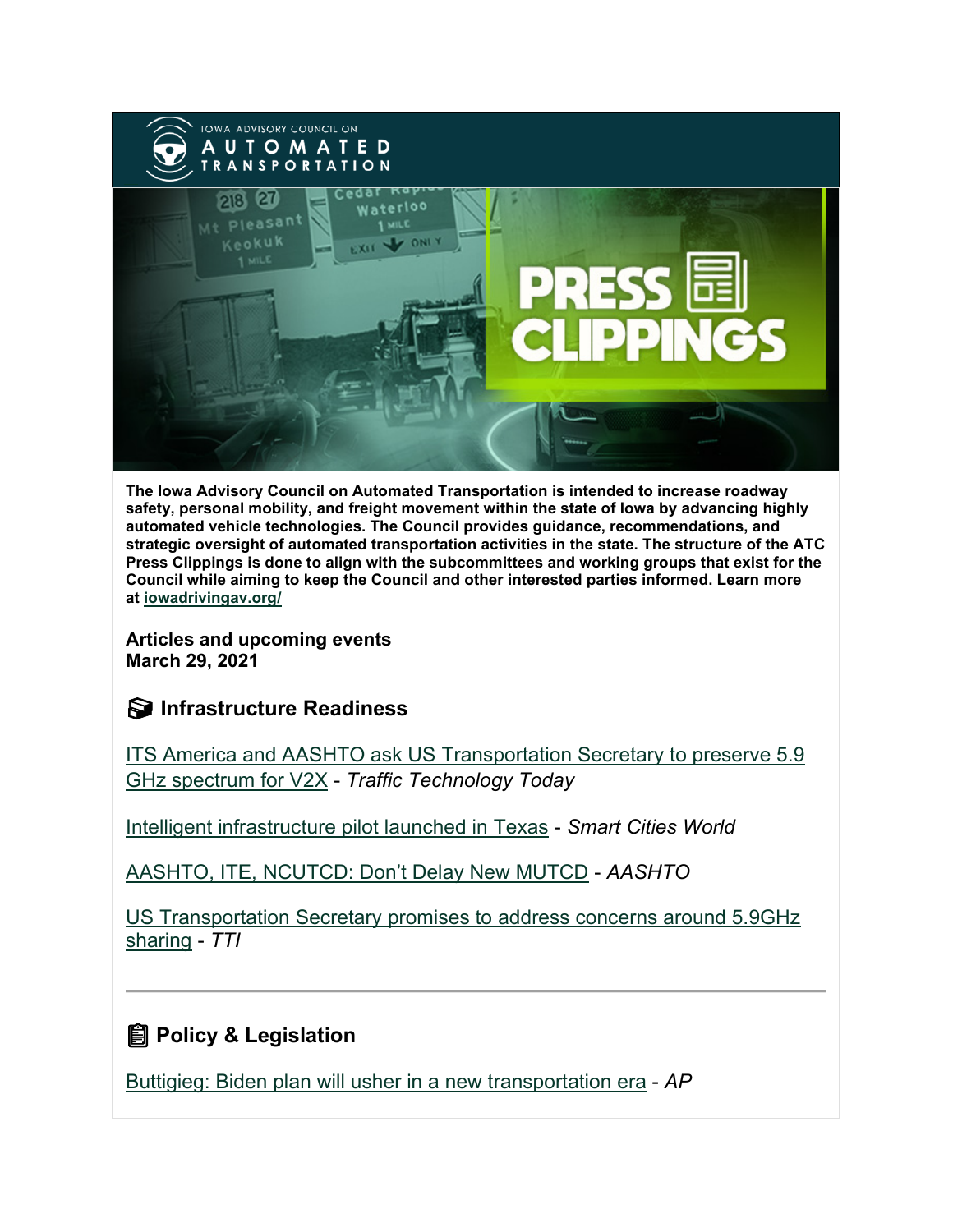[Design For Human Beings Not Cars, New U.S. Transport Secretary](https://www.forbes.com/sites/carltonreid/2021/03/22/design-for-human-beings-not-cars-new-us-transport-secretary-says/?sh=4fea7ede7d86&utm_medium=email&utm_source=govdelivery)  [Says](https://www.forbes.com/sites/carltonreid/2021/03/22/design-for-human-beings-not-cars-new-us-transport-secretary-says/?sh=4fea7ede7d86&utm_medium=email&utm_source=govdelivery) - *Forbes*

[Making equity matter in transportation](https://www.rollcall.com/2021/03/24/making-equity-matter-in-transportation/?utm_medium=email&utm_source=govdelivery) *- Roll Call*

[How Could Driverless Cars Change Our Society?](https://revolutionized.com/driverless-cars/?utm_medium=email&utm_source=govdelivery) *- Revolutionized*

### **Economic Development**

[Tesla releases video of its new electric semi truck prototype on test](https://electrek.co/2021/03/14/tesla-video-electric-semi-truck-prototype-test-track/?utm_medium=email&utm_source=govdelivery)  [track](https://electrek.co/2021/03/14/tesla-video-electric-semi-truck-prototype-test-track/?utm_medium=email&utm_source=govdelivery) - *Electrek*

[DOT study predicts no mass layoffs from driverless trucks](https://www.freightwaves.com/news/dot-study-predicts-no-mass-layoffs-from-driverless-trucks?utm_medium=email&utm_source=govdelivery) - *Freight Waves*

[Self-driving truck startup TuSimple files for public ownership](https://www.freightwaves.com/news/self-driving-truck-startup-tusimple-files-for-public-ownership?utm_medium=email&utm_source=govdelivery) - *Freight Waves*

[Tesla Owners Take To Reddit Asking What Happens If 'Full Self Driving' Isn't](https://jalopnik.com/tesla-owners-take-to-reddit-asking-what-happens-if-full-1846553907?utm_medium=email&utm_source=govdelivery)  [Real](https://jalopnik.com/tesla-owners-take-to-reddit-asking-what-happens-if-full-1846553907?utm_medium=email&utm_source=govdelivery) - *Jalopnick*

# **Public Safety & Enforcement**

[Tesla removed drivers who weren't paying attention from Full Self-Driving](https://electrek.co/2021/03/12/tesla-removed-drivers-werent-paying-attention-from-full-self-driving-beta/?utm_medium=email&utm_source=govdelivery)  [beta as it expands](https://electrek.co/2021/03/12/tesla-removed-drivers-werent-paying-attention-from-full-self-driving-beta/?utm_medium=email&utm_source=govdelivery) - *Electrek*

[Tesla faces second NHTSA probe in Michigan this month](https://www.cnbc.com/2021/03/17/tesla-in-autopilot-hits-police-car-in-michigan-officials-say.html?utm_medium=email&utm_source=govdelivery) - *CNBC*

[Automated vehicle plan falls short of transparency goals, OOIDA says](https://landline.media/automated-vehicle-plan-falls-short-of-transparency-goals-ooida-says/?utm_medium=email&utm_source=govdelivery) - *Land Line*

## **Research, Development, Testing & Evaluation**

[USDOT's Connected Vehicle Pilot in Florida, the new phase –](https://www.traffictechnologytoday.com/podcast/the-tti-podcast-usdots-connected-vehicle-pilot-in-florida-an-interview-with-bob-frey.html?utm_medium=email&utm_source=govdelivery) an interview [with Bob Frey](https://www.traffictechnologytoday.com/podcast/the-tti-podcast-usdots-connected-vehicle-pilot-in-florida-an-interview-with-bob-frey.html?utm_medium=email&utm_source=govdelivery) - *Traffic Technology Today*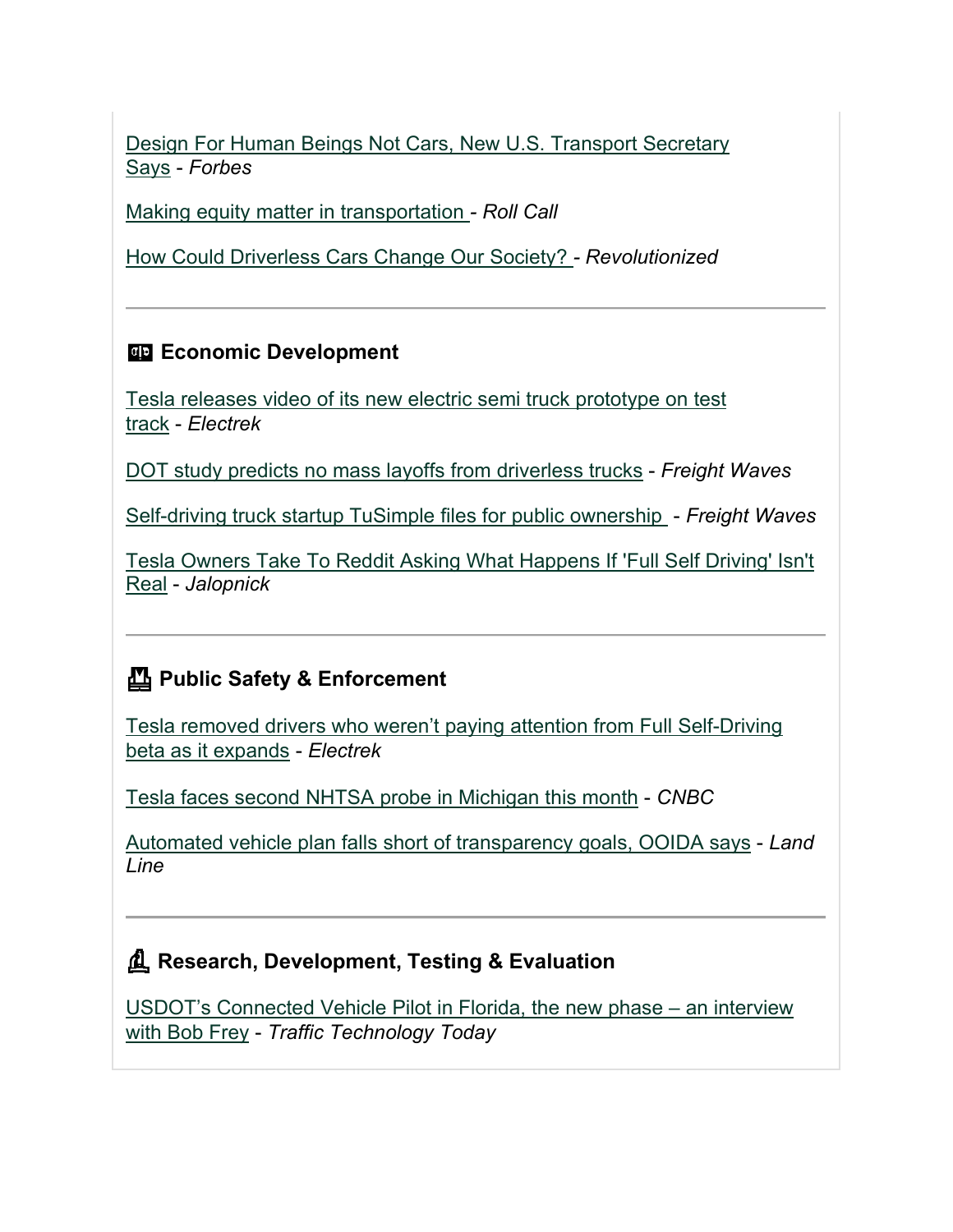Arizona DOT and Embark Work Zone Data Partnership

[Arizona DOT agrees to data sharing partnership with self-driving truck](https://cdllife.com/2021/arizona-dot-agrees-to-data-sharing-partnership-with-self-driving-truck-company/?utm_medium=email&utm_source=govdelivery)  [company](https://cdllife.com/2021/arizona-dot-agrees-to-data-sharing-partnership-with-self-driving-truck-company/?utm_medium=email&utm_source=govdelivery) - *CDL Life*

[Embark and the Arizona Department of Transportation Collaborate to](https://www.prnewswire.com/news-releases/embark-and-the-arizona-department-of-transportation-collaborate-to-promote-safe-navigation-of-work-zones-by-autonomous-trucks-301254519.html?utm_medium=email&utm_source=govdelivery)  [Promote Safe Navigation of Work Zones by Autonomous Trucks](https://www.prnewswire.com/news-releases/embark-and-the-arizona-department-of-transportation-collaborate-to-promote-safe-navigation-of-work-zones-by-autonomous-trucks-301254519.html?utm_medium=email&utm_source=govdelivery) *- Cision*

[Automated Vehicle Safety Consortium Publishes First Industry-Led Guidance](https://www.prweb.com/releases/automated_vehicle_safety_consortium_publishes_first_industry_led_guidance_for_measuring_ads_safety_performance_metrics/prweb17820900.htm?utm_medium=email&utm_source=govdelivery)  [for Measuring ADS Safety Performance Metrics](https://www.prweb.com/releases/automated_vehicle_safety_consortium_publishes_first_industry_led_guidance_for_measuring_ads_safety_performance_metrics/prweb17820900.htm?utm_medium=email&utm_source=govdelivery) *- Cision*

# **E** Upcoming Events

[Autonomous Vehicles and System-Level Safety](https://pavecampaign.org/event/pave-virtual-panel-autonomous-vehicles-and-system-level-safety/?utm_medium=email&utm_source=govdelivery) *Partners for Automated Vehicle Education (PAVE)* Wednesday, March 31 1 pm CT

#### **Presenters:**

Kartik Tiwari – Head of Systems and Safety, Gatik Robert Dingli – Director of Vehicle Engineering, Plus Sagar Behere – Director of Systems and Safety Engineering, Aurora

[All AVs are Local: Trucks in Texas](https://pavecampaign.org/event/pave-virtual-panel-all-avs-are-local-trucks-in-texas/?utm_medium=email&utm_source=govdelivery) *Partners for Automated Vehicle Education (PAVE)* Wednesday, April 7 1 pm CT

#### **Presenters:**

Darran Anderson – Director of Strategy and Innovation, Texas DOT Richard Bishop – Principal, Bishop Consulting Robert Brown – Senior Director of External Affairs, TuSimple Dan Goff – Head of Policy, Kodiak Robotics